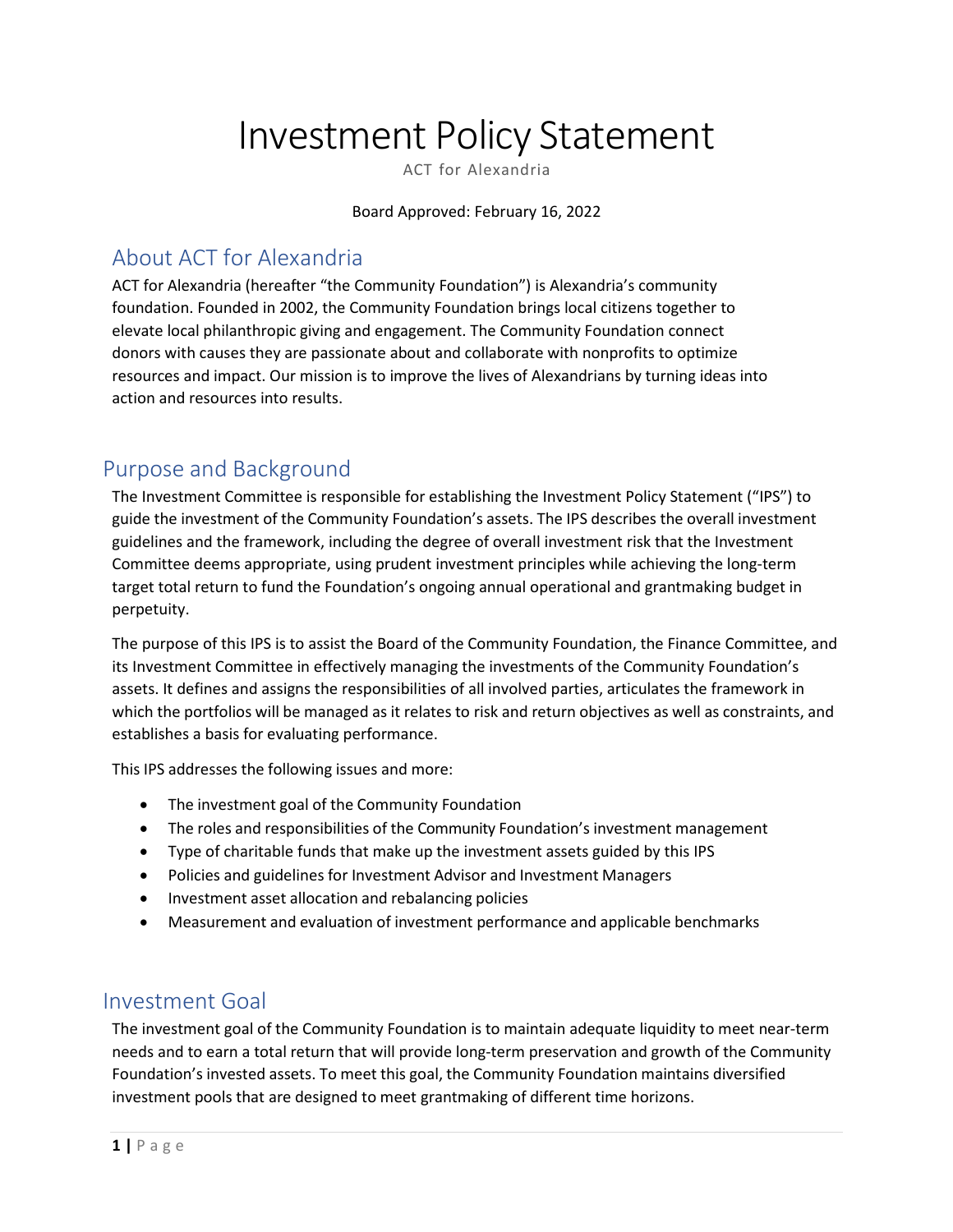# Roles and Responsibilities

The Community Foundation's Investment Committee is authorized by the Finance Committee to act on its behalf subject to this IPS. Responsibilities of Management and Investment Advisor are detailed below.

#### The Investment Committee is responsible for:

- 1. Overseeing the investment of the Community Foundation's assets
- 2. Establishing, reviewing, and maintaining the IPS and target asset allocations
- 3. Monitoring the net-of-expenses performance and risk profile of the investment portfolio of the Community Foundation as a whole
- 4. Reviewing the Investment Consultant's implementation of the IPS
- 5. Hiring, terminating, or replacing any Investment Consultants or Investment Managers
- 6. Briefing the Board at least annually on the investment performance of the Community Foundation's assets

#### Management is responsible for:

- 1. Following the IPS as adopted by the Investment Committee
- 2. Executing any documents necessary to facilitate the implementation of the IPS, including but not limited to contracts and subscription documents
- 3. Monitoring significant changes of the Investment Advisor, and assuring that key changes and timely concerns are reported to the Investment Committee
- 4. Reviewing and assuring receipt by the Investment Committee of all investment reports

#### The Investment Advisor is responsible for:

- 1. Assisting in establishing investment policies, objectives, and guidelines
- 2. Reviewing, disclosing, and addressing all potential conflicts of interest
- 3. Selecting, retaining, and terminating investment managers or sub-advisors as necessary to execute the strategies of the investment program
- 4. Implementing rebalancing and tactical shifts between Investment Managers
- 5. Monitoring the appropriateness of each Investment Manager's strategy given the Community Foundation's overall goal
- 6. Monitoring the investment performance of each Investment Manager compared to the benchmark established for that manager
- 7. Maintaining frequent and open communication with the Community Foundation's Management, and the Investment Committee on significant matters pertaining to the IPS, including, but not limited to, the following:
	- Major changes in the Investment Advisor's investment outlook, investment strategy, investment process, subadvisors or portfolio structure
	- Significant changes in its ownership structure or key portfolio managers
- 8. Reviewing and complying with this IPS.

# Types of Charitable Funds

The Community Foundation's invested assets are currently comprised of the following: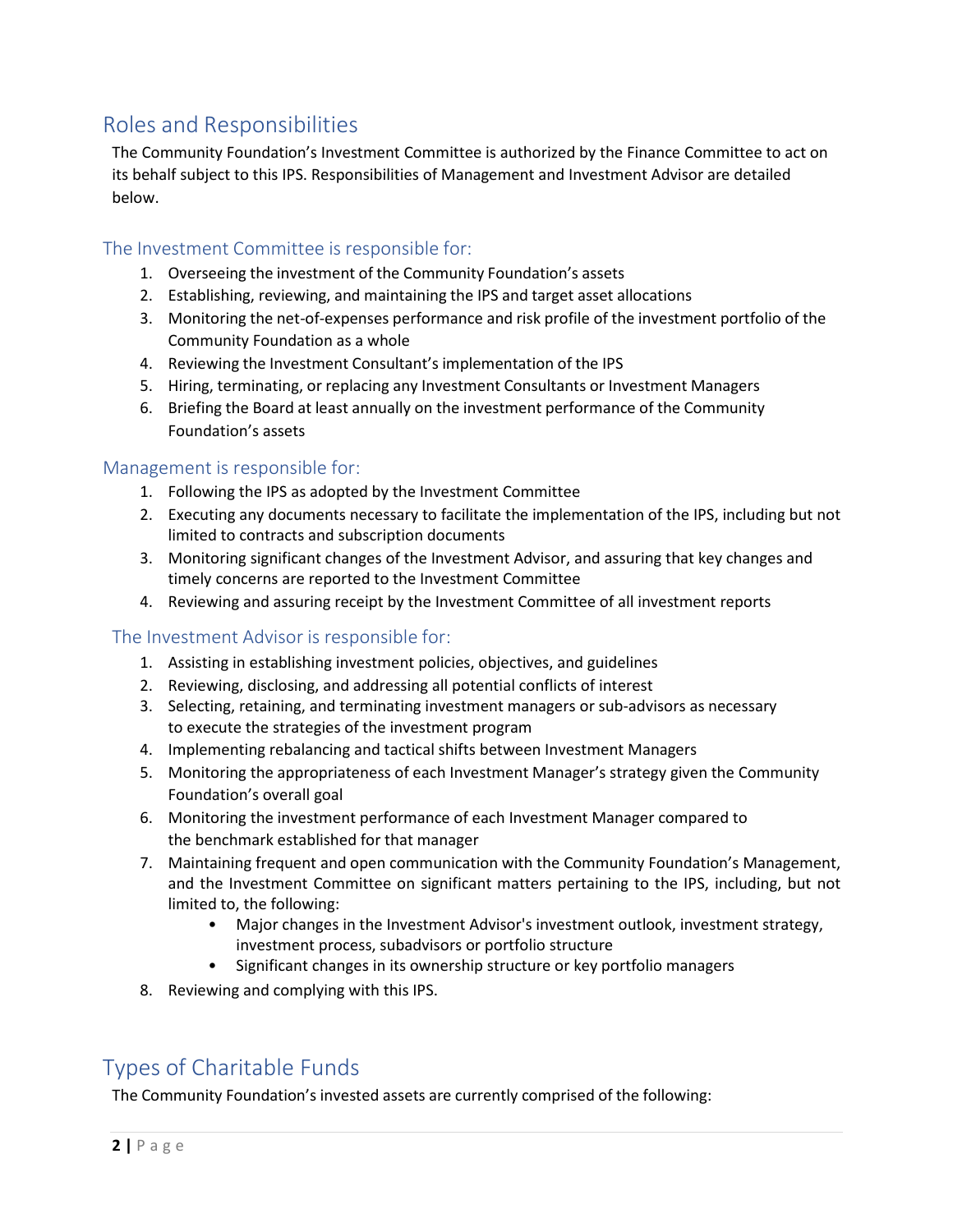#### Operating Fund

The purpose of the Community Foundation's Operating Fund is to fund the operations, discretionary grants, and other programs of the foundation. It will exist as long as the Foundation exists.

#### Managed Funds

Managed Funds, or Field of Interest Funds (Renaming: Catalyst Fund & Community Initiative Fund) are liquid funds used to fund special projects. These are established by the Community Foundation or donors to support a specific charitable project or issue, such as education, the arts, health etc.

The Fund's Advisory Committee or the Foundation direct the grants and expenditures.

## Norma Steuerle Community & Reserve Fund

The corpus for the Community Fund was established when the Steuerle family made a generous \$1M gift, which launched the Community Foundation. The purpose of the fund is to support the Community Foundation's work, with priority given to the activities that generate specific community impact. In accordance with the Community Foundation's past financial management policies, the Community Fund will continue to support its operations as needed. However, the Community Foundation's long-term aspiration is that the Community Fund is exclusively usedto support community programs.

#### Advised Funds

- 1. Pooled assets:
	- Donors can select pooled options to be managed by the Investment Advisor, utilizing target asset allocation mixes
- 2. Separately managed assets:
	- These funds are managed at the discretion of outside investment advisors as recommended by donors. Therefore, are outside of scope of the Community Foundation's investment pools.

## ESG Policy

Environmental, social and governance and other factors with standard financial analyses will be used when evaluating investment opportunities. When evaluating investment options, certain ESG considerations should be taken into consideration including company engagement, proxy voting, regulatory and reputational risks. The Investment Advisor will incorporate ESG criteria in the investment analysis, manager selection and decision-making processes emphasizing social and environmental responsibility.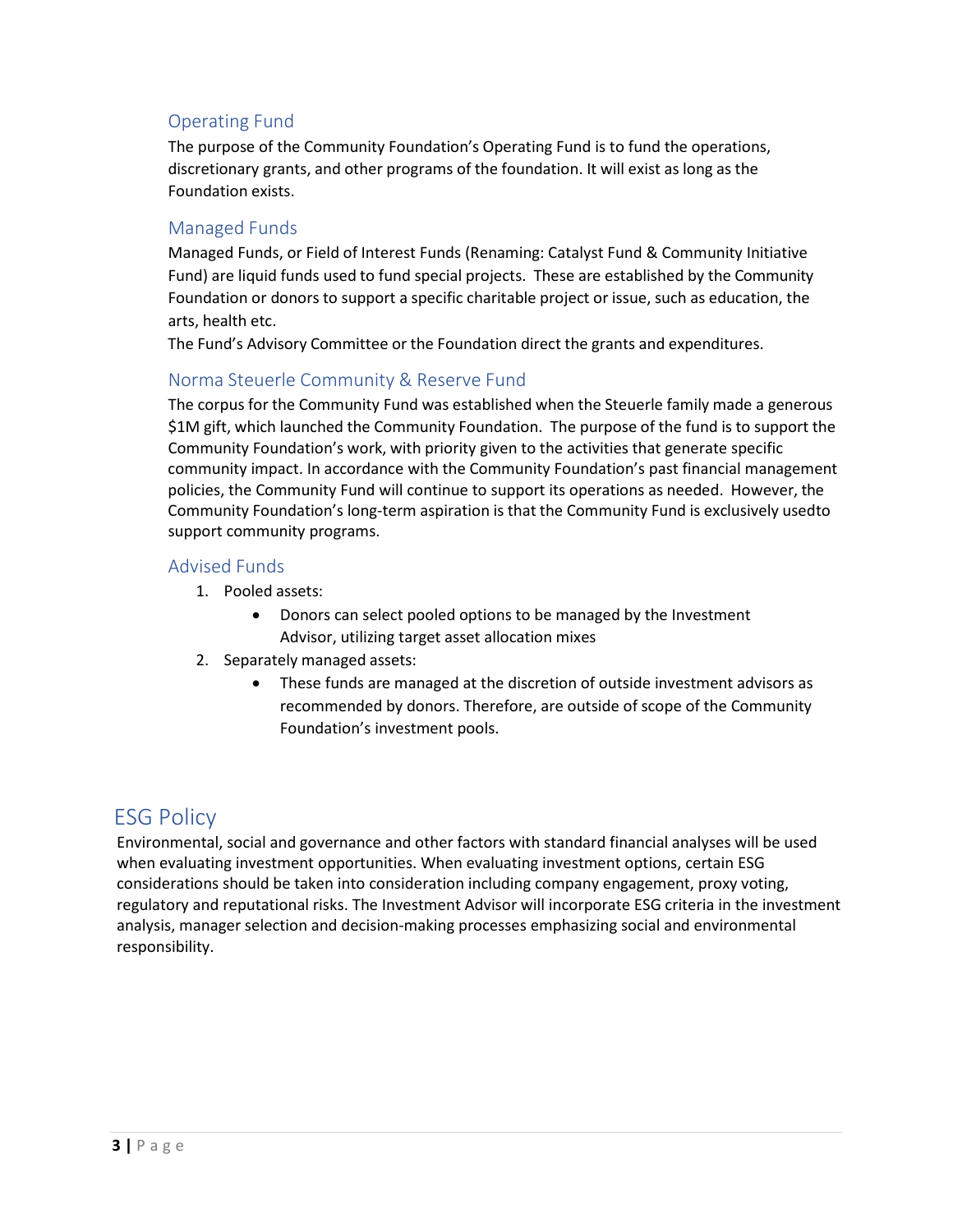## UPMIFA

These guidelines are consistent with prudent investor standards as well as the standards in accordance with Virginia Law and the Uniform Prudent Management of Institutional Funds Act (UPMIFA) adopted by Virginia in 2008.

Subject to the intent of a donor expressed in a gift instrument, the Community Foundation, in overseeing the investment funds, shall consider its charitable purposes and the purposes of the donor funds. In addition to complying with the duty imposed by law, the Investment Advisor shall manage and invest the investment funds exercising ordinary business care and prudence under the facts and circumstances prevailing at the time of the action or decision, and may incur only costs that are appropriate and reasonable in relation to the assets, and the mission of the Community Foundation. The following factors, if relevant, must be considered when making investment management decisions:

- a. General economic conditions;
- b. The possible effect of inflation or deflation;
- c. The expected tax consequences, if any, of investment decisions or strategies;
- d. The role that each investment or course of action plays within the overall investment portfolio;
- e. The expected total return from income and the appreciation of investments;
- f. Other resources of the Community Foundation;
- g. The needs of the Community Foundation, funds to make distributions and to preserve capital; and,

h. The special relationship or special value of the asset, if any, to the mission of the Community Foundation.

Management and investment decisions about an individual asset must be made not in isolation but rather in the context of the investment portfolio as a whole and as a part of an overall investment strategy having risk and return objectives reasonably suited to the investment assets and to the Community Foundation.

## Investment Pools

The portfolio options are as follows:

- o **Cash Pool (immediate flow-through):** This pool is composed of 100% money market funds, overseen by the Community Foundation's Management.
- o **Short-Term Pool (deployment time frame 0 -2 years):** A moderately conservative portfolio composed of 70% bonds and 30% equities which maximizes liquidity and minimizes volatility. This is for donors who wish to make contributions and quickly deploy them onwards to charities.
- o **Long-Term Pool (deployment time frame 2+ years):** A moderate growth portfolio consisting of 70% equities and 30% bonds. This positions the portfolio for robust capital appreciation via equities, with appropriate risk moderation from fixed income. The funds will offer 100% daily liquidity, as in the Short-Term Pool.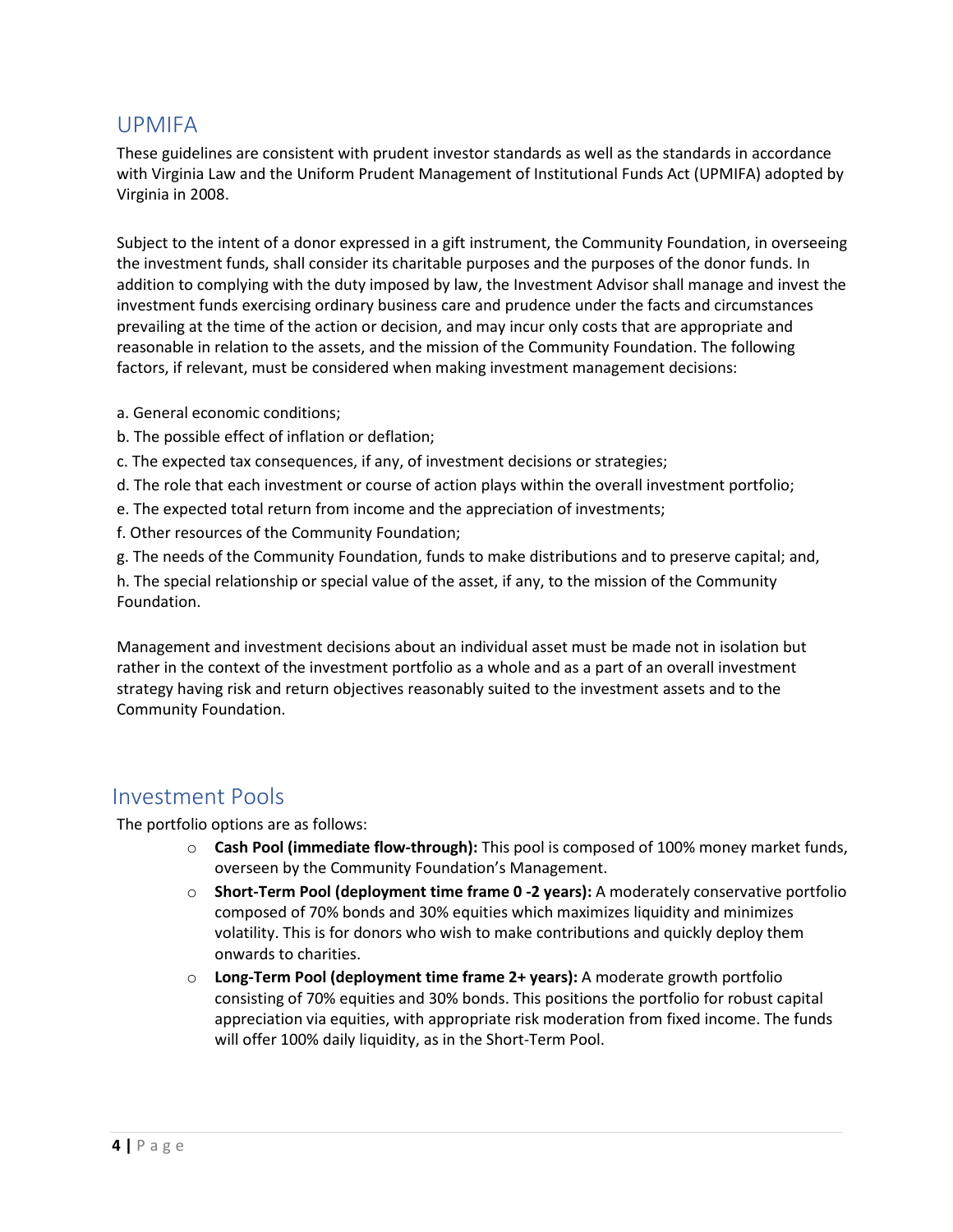## Asset Allocations and Benchmarks

All asset portfolios shall be broadly diversified in a manner that is in keeping with fiduciary standards. In an effort to evaluate performance of the investment assets, the Community Foundation has established two levels of benchmarks for both Short-Term and Long-Term Pools:

- 1. Asset Class Benchmarks: these are particular to each sub-asset class, and are listed in the tables below.
- 2. Portfolio Level Benchmarks: these will be composed of the total weighting to the equity and cash/fixed income asset classes. Each blended benchmark is listed in bold below each pool.

| Asset                            | <b>Minimum</b> | <b>Maximum</b> | <b>Target</b> | <b>Benchmark</b>              |
|----------------------------------|----------------|----------------|---------------|-------------------------------|
| <b>Class</b>                     |                |                |               |                               |
| Cash                             | 0%             | 10%            | 5%            | ML 0-3M US T-Bills            |
| <b>Short Term Bonds</b>          | 5%             | 30%            | 13%           | Bloomberg 1-5Y Govt/Cr Index  |
| Core Bonds                       | 30%            | 80%            | 42%           | <b>Barclays US Aggregate</b>  |
| <b>Opportunistic Bonds</b>       | 0%             | 30%            | 10%           | ICE BofA USD 3-M Deposit Rate |
| <b>US Equities</b>               | 0%             | 40%            | 21%           | Russell 3000                  |
| Developed International Equities | 0%             | 20%            | 6%            | <b>MSCI EAFE</b>              |
| <b>Emerging Market Equities</b>  | 0%             | 10%            | 3%            | <b>MSCI EM</b>                |
| Total                            |                |                | 100%          |                               |

## SHORT-TERM POOL

Portfolio Level Benchmark: **70% Barclays US Aggregate and 30% MSCI All Country World (ACWI) Index**

## LONG-TERM POOL

| <b>Asset</b>                     | <b>Minimum</b> | <b>Maximum</b> | <b>Target</b> | <b>Benchmark</b>              |
|----------------------------------|----------------|----------------|---------------|-------------------------------|
| <b>Class</b>                     |                |                |               |                               |
| Cash                             | 0%             | 10%            | 3%            | ML 0-3M US T-Bills            |
| <b>Short Term Bonds</b>          | 5%             | 20%            | 6%            | Bloomberg 1-5Y Govt/Cr Index  |
| Core Bonds                       | 10%            | 40%            | 16%           | <b>Barclays US Aggregate</b>  |
| <b>Opportunistic Bonds</b>       | 0%             | 30%            | 5%            | ICE BofA USD 3-M Deposit Rate |
| <b>US Equities</b>               | 20%            | 70%            | 45%           | Russell 3000                  |
| Developed International Equities | 10%            | 40%            | 16%           | <b>MSCI EAFE</b>              |
| <b>Emerging Market Equities</b>  | 5%             | 30%            | 9%            | <b>MSCI EM</b>                |
| Total                            |                |                | 100%          |                               |

Portfolio Benchmark: 30% Barclays US Aggregate and 70% MSCI All Country World (ACWI) Index

## Asset Class Guidelines

#### Cash

The purpose of the cash and cash equivalent allocation is to assure immediate liquidity for CommunityFoundation grantmaking. Preservation of liquidity is the priority as opposed to